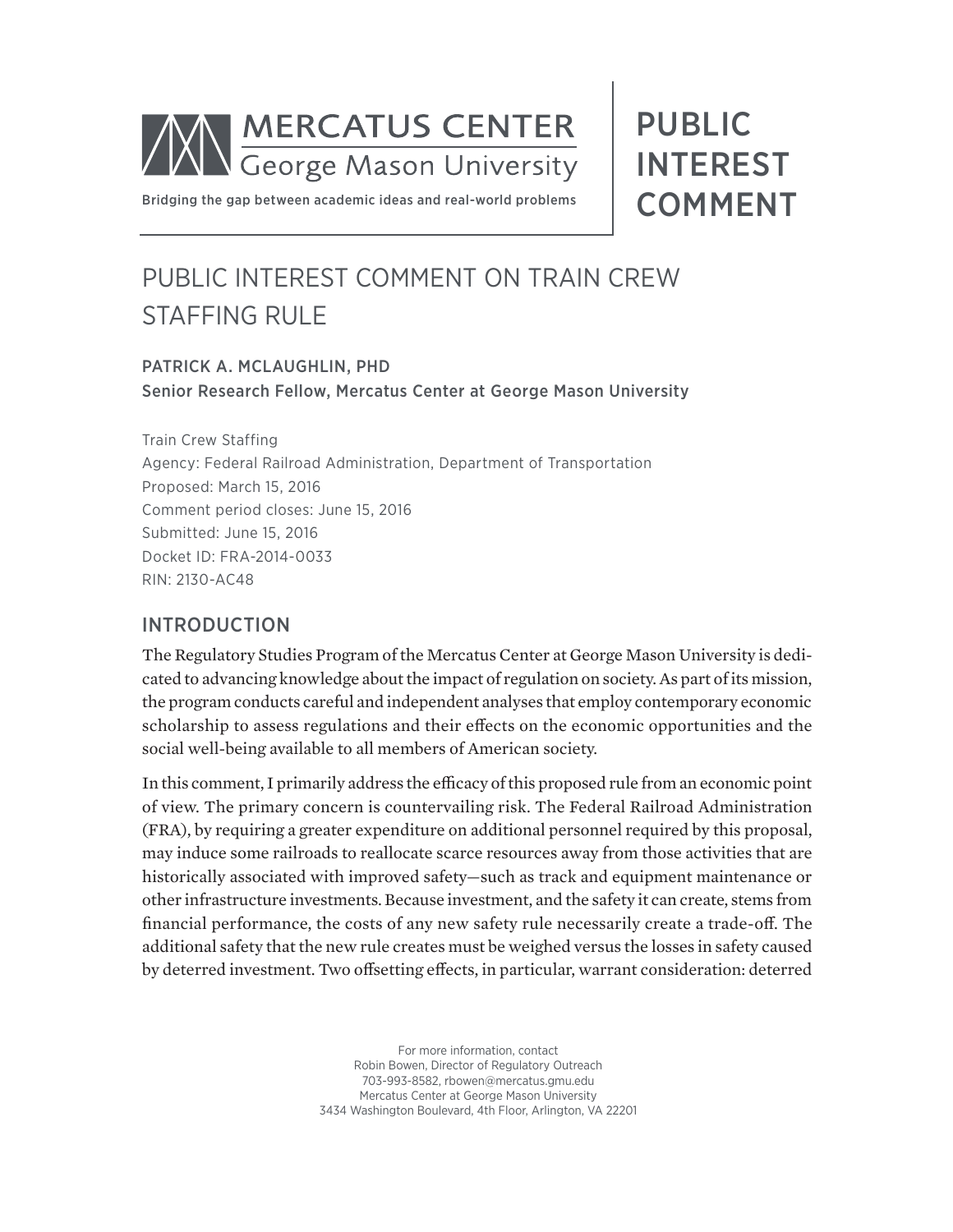investment in infrastructure, including track and equipment maintenance, and deterred investment in safety-enhancing technology and innovation.

Another matter of major concern is the lack of evidence that the proposal would actually make any operations safer. Even if there were no safety trade-offs from deterred investment, the FRA's basis for this proposal amounts to little more than speculation tied to faulty analysis and delivered with the authoritative voice of a federal agency.

Any credible estimation of the net effect of the proposed rule would need to consider losses to safety caused by an induced diminution of track and equipment maintenance or other safety-enhancing investments. Given the proven record of maintenance and infrastructure investments on safety rates—reviewed in detail below—this proposed rule may not only be ineffective in reducing accident rates, but it may also actually increase the net accident rate. It is primarily because of these unintended consequences that I recommend that the FRA withdraw its proposed rule.

### 1. SUMMARY OF THE PROPOSED RULE

The FRA proposes, among other things, to require a minimum size of train crew staffs. According to the notice of proposed rulemaking (NPRM), the FRA is "concerned that as railroads implement positive train control (PTC) and other technologies, they may expand use of less than two-person crews on operations without considering safety risks or implementing risk mitigating actions that FRA believes are necessary."1 The proposal would require all railroad operations to have a minimum crew of two people unless the operation was granted a specific exception from the FRA.

### 2. COUNTERVAILING RISKS AND THE DETERMINANTS OF RAILROAD **SAFETY**

In its 2011 publication entitled *Regulatory Impact Analysis: A Primer*, the Office of Management and Budget (OMB) explains that OMB *Circular A-4* directs agencies to identify countervailing risks that a proposed rule would create:

A countervailing risk is an adverse economic, health, safety, or environmental consequence that results from a regulatory action and is not already accounted for in the direct cost of the action (e.g., adverse safety impacts from more stringent fueleconomy standards for light trucks). As with other benefits and costs, an effort should be made to quantify and monetize both ancillary benefits and countervailing risks.2

<sup>1.</sup> Train Crew Staffing, 81 Fed. Reg. 94 (proposed May 16, 2016) (to be codified at 49 C.F.R. pt. 218), 6, available at http://www.fra.dot.gov/eLib/Details/L17369.

<sup>2.</sup> Office of Management and Budget, *Regulatory Impact Analysis: A Primer*, 2011; Office of Management and Budget, *Circular A-4*, 2003.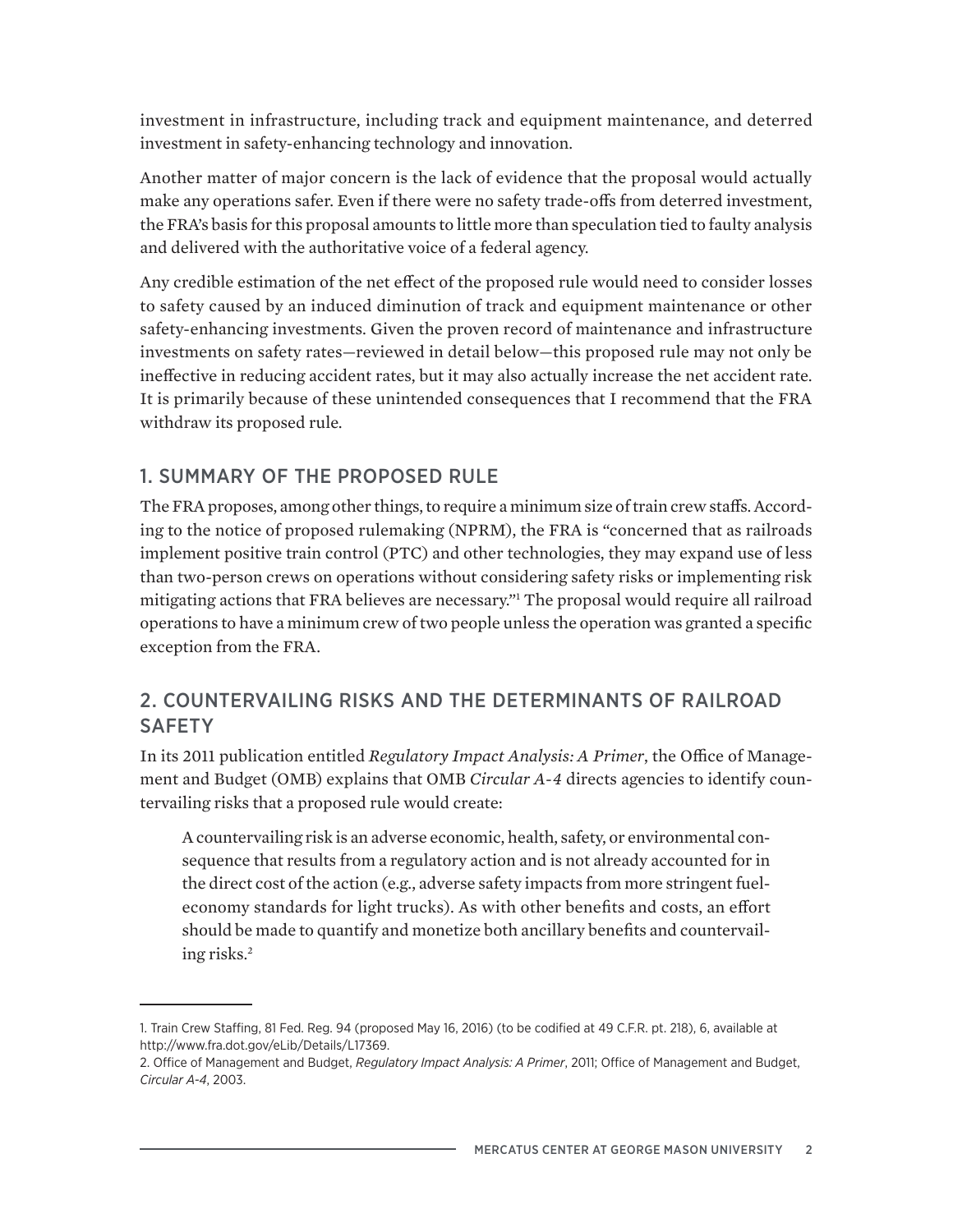In the case of the railroad industry, the record of safety improvement over the past three decades indicates a need to consider the forces that have driven that improvement prior to any intervention. Furthermore, the FRA should consider whether this proposed rule would undermine those same factors, producing a countervailing risk that could offset or even overwhelm any positive safety effects that the rule creates.

The most prominent feature of the safety record of the modern railroad industry in the United States is the advent of improved safety that began around the time of the Staggers Act of 1980. The Staggers Act removed various economic restrictions placed on railroads by the Interstate Commerce Commission over the preceding decades. Prior to this regulatory reform, economic regulations diminished the financial incentives of railroads to invest in those activities that increase safety. As a recent study notes:

Under normal market circumstances, railroads have relatively strong financial incentives to operate safely. Railroad accidents harm railroads' own property, employees, shippers' goods, shipper-owned railcars, and third parties. Firms have a direct incentive to prevent accidents that harm their own property. Railroad employees and labor unions are well-informed about safety hazards and have strong incentives to negotiate contracts that force railroads to internalize the costs that accidents impose on employees (Savage, 1998, pp. 77–90). The Federal Employers Liability Act (FELA) makes railroads financially responsible for injuries to workers and increases workers' ability to recover damages by removing many defenses that railroads had under common law (Squires, 2000, pp. 106-07).<sup>3</sup>

However, economic regulations created an environment far from "normal market circumstances." Because these regulations reduced railroads' profitability, investment was depressed, particularly in maintenance.<sup>4</sup> A portion of railroads in poor financial health engaged in risky bankruptcy behavior—deferring risk-reducing activities, such as track and equipment maintenance, because shareholders could avoid full responsibility for a major accident by declaring bankruptcy.<sup>5</sup>

A primary lesson from the era of economic regulation is that regulations that diminish the financial health of railroads can inadvertently induce greater accident risk. Even when accounting for FRA safety regulations, a recent peer-reviewed study estimated that "approximately 89 % of the reduction in the accident rate from 1978 to 2013 was because of the Staggers Act," because the act "removed many of the constraints on investment and operations that

<sup>3.</sup> Jerry Ellig and Patrick A. McLaughlin, "The Regulatory Determinants of Railroad Safety," *Review of Industrial Organization*, 1–28 (2016).

<sup>4.</sup> Theodore E. Keeler, *Railroads, Freight, and Public Policy* (Washington, DC: Brookings Institution, 1983); *Ian Savage, The Economics of Railroad Safety* (Boston, MA: Kluwer Academic Publishers, 1998), 23.

<sup>5.</sup> Vicki M. Bier et al., "Effects of Deregulation on Safety: Implications Drawn from the Aviation, Rail, and United Kingdom Nuclear Power Industries" (Report prepared for the Office of Nuclear Regulatory Research, Nuclear Regulatory Commission, 2001), 4–6; Devra Golbe, "Product Safety in a Regulated Industry: Evidence from Railroads," *Economic Inquiry* 21 (1983): 39–52; Savage, *The Economics of Railroad Safety*, 111.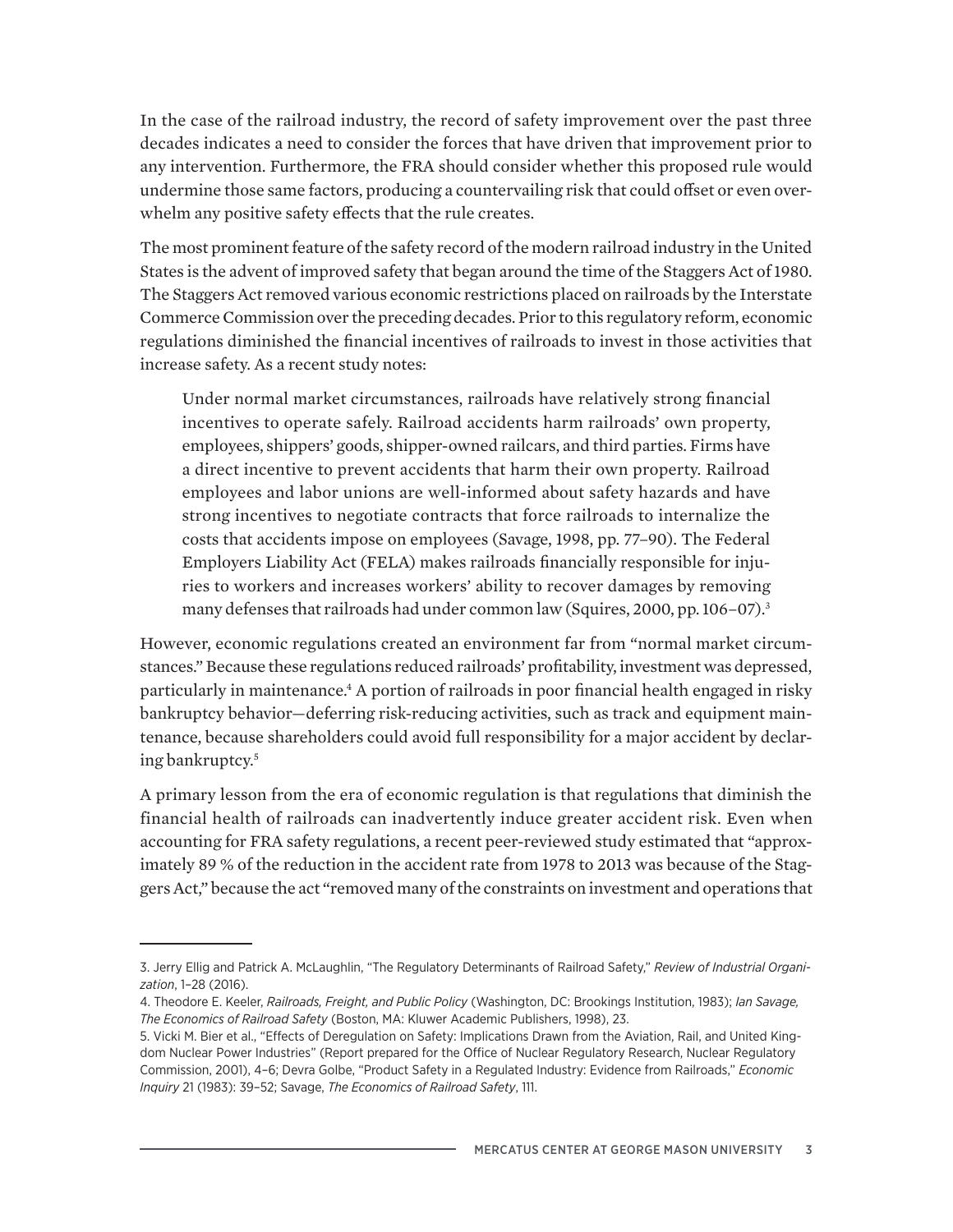undermined safety."6 Any regulations—even safety regulations—that hinder the investments that have driven the remarkable improvements in railroad safety since the Staggers Act could have the perverse effect of increasing the accident rate.

For some railroads, the proposed rule will likely create a financial constraint on those investments that are empirically associated with safety improvements. For example, investment in track is negatively correlated with the track-related accident rate, although it is worth noting that this relationship does not hold for investment related to compliance with federal track standards.7

Firms' investment decisions are strongly related to their financial performance, as a large body of economics literature indicates.<sup>8</sup> The strength of that relationship alone should serve as a warning that this proposed rule could reduce investment in safety-increasing activities, such as track and equipment maintenance. Although the FRA recognizes that compliance with this proposed rule would be costly to railroads, it does not consider that those costs could induce countervailing risks by constraining how railroads may allocate scarce resources. By potentially inducing one or more railroads to reallocate expenditure from track or other infrastructure investments associated with safety improvement to activities required by this proposal, the FRA will create a countervailing risk that may offset the safety outcomes that are the proposed rule's ostensible purpose.

The development of new technologies, some of which could increase safety, can also be hindered by regulations.<sup>9</sup> For example, economic regulations of railroads that deterred investment also slowed the development and adoption of new technologies and practices that improve safety, such as car retarders and automated switching.<sup>10</sup> Improved finances can lead to greater investment not only in track and infrastructure but also safety-enhancing new technologies like these—the hindrance of development of these technologies is another countervailing risk that the FRA should consider.

Furthermore, on top of ignoring countervailing risks induced by this proposed rule, the FRA has not presented any substantive evidence that requiring additional crew members would produce safety benefits. Instead, the FRA relies on a deeply flawed analysis and repeated assertions that the proposal will improve safety, as explained in the following section.

<sup>6.</sup> Ellig and McLaughlin, "The Regulatory Determinants of Railroad Safety."

<sup>7.</sup> Scott M. Dennis, "Changes in Railroad Track Accident Rates," *Transportation Quarterly* 56, no. 4 (2002): 161–74. 8. See, for examples: Alberto Alesina, Silvia Ardagna, Giuseppe Nicoletti, and Fabio Schiantarelli, "Regulation and Investment," *Journal of the European Economic Association* 3, no. 4 (2005): 791–825; Bentley Coffey, Patrick A. McLaughlin, and Pietro Peretto, "The Cumulative Cost of Regulations" (Mercatus Working Paper, Mercatus Center at George Mason University, Arlington, VA, April 2016); John W. Dawson, "Regulation, Investment, and Growth across Countries," *Cato Journal* 26, no. 3 (2006): 489–509; Birungi Korutaro and Nicholas Biekpe, "Effect of Business Regulation on Investment in Emerging Market Economies," *Review of Development Finance* 3, no. 1 (2013): 41–50. 9. Coffey, McLaughlin, and Peretto, "The Cumulative Cost of Regulations."

<sup>10.</sup> Mark Aldrich, "A Mighty Rough Road: The Deterioration of Work Safety on American Railroads, 1955–75," *Labor History* 46, no. 3 (2005): 320–321.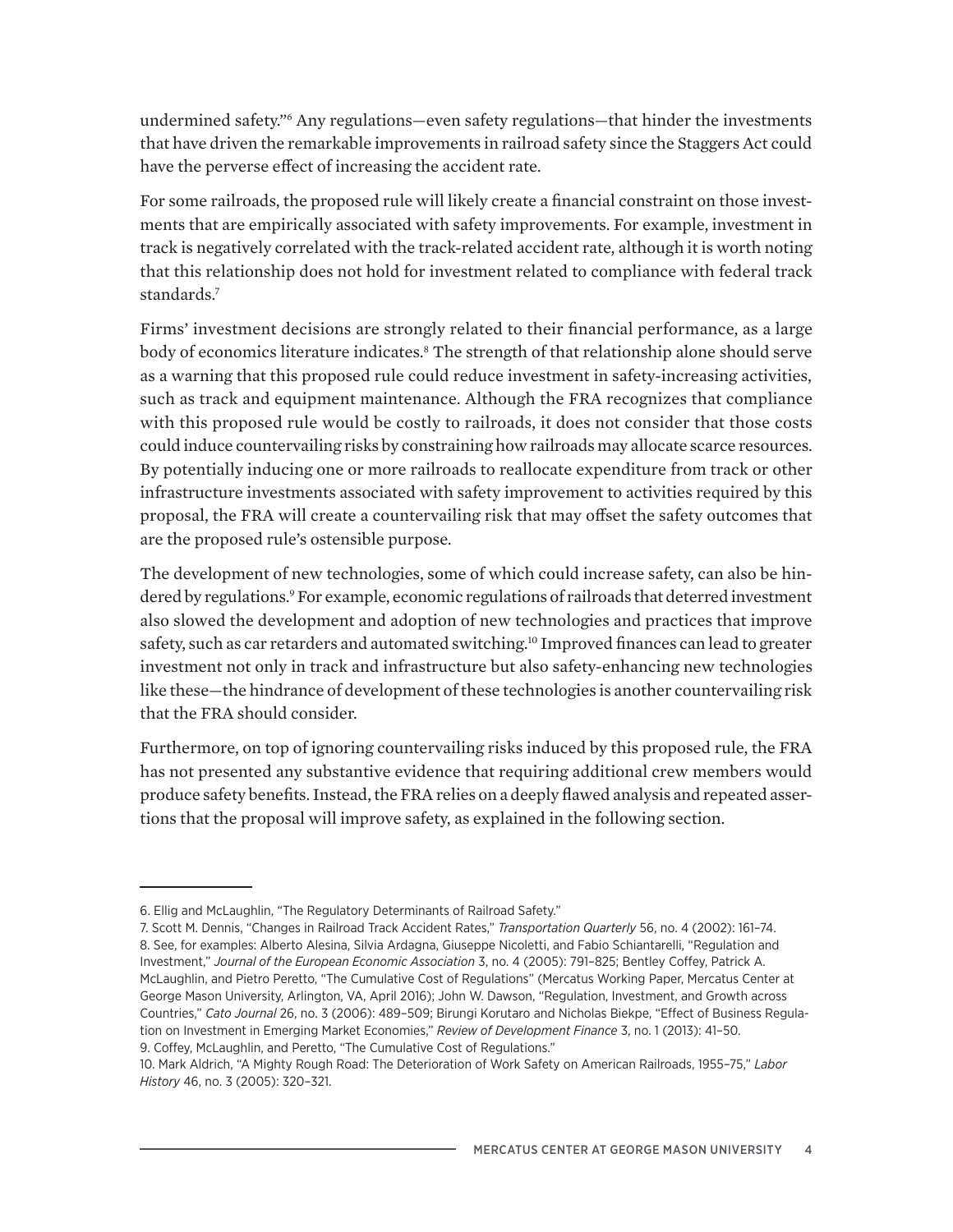## 3. LACK OF EVIDENCE AND REGULATING BASED UPON "BELIEF"

Executive Order 12866, issued by President Bill Clinton in 1993, formally adopted and ordered executive branch agencies to adhere to several principles of regulation.<sup>11</sup> One of these principles concerns the use of information, stating: "Each agency shall base its decisions on the best reasonably obtainable scientific, technical, economic, and other information concerning the need for, and consequences of, the intended regulation."12 The current administration reaffirmed the principles of Executive Order 12866 in its own Executive Order 13563.13 Executive Order 13563 also ordered agencies to "use the best available techniques to quantify anticipated present and future benefits and costs as accurately as possible."14

The FRA admits several times that it does not have evidence that one-person crews are inherently less safe than those with two or more crew members. For example, the preamble of the NPRM states that the FRA "does not currently collect sufficient data related to the size of a train crew nor do accident reports investigations generally address the size of a crew in order for [the] FRA or any entity to definitively compare one-person operations to multiple person operations."15 Immediately contradicting itself, the preamble then states, "However, [the] FRA has studies showing the benefits of a second crewmember and other information detailing the potential safety benefits of multiple-person crews." No citation to these "studies showing the benefits of a second crewmember" is offered.

The accompanying regulatory impact analysis (RIA) also claims that "studies show that oneperson train operations can increase risks by overloading the sole crew member with tasks."16 However, this claim cites only one study: an FRA-sponsored report entitled, "Technology Implications of a Cognitive Task Analysis for Locomotive Engineers" by Emilie Roth and Jordan Multer. That study documents the results of a cognitive task analysis that was performed to examine the cognitive and collaborative demands and activities of locomotive engineers. While the study contains interesting implications regarding the adoption of new train control technologies, such as the positive train control systems recently required by FRA regulations,

14. Exec. Order No. 13563, section 1, subsection (c).

<sup>11.</sup> Exec. Order No. 12866, 58 Fed. Reg. 190 (1993), section 1, subsection (b).

<sup>12.</sup> Ibid., section 1, subsection (b)(7).

<sup>13.</sup> Executive Order No. 13563 states, "This order is supplemental to and reaffirms the principles, structures, and definitions governing contemporary regulatory review that were established in Executive Order 12866 of September 30, 1993." Exec. Order No. 13563, 76 Fed. Reg. 14 (2011), section 1, subsection (b).

<sup>15.</sup> Train Crew Staffing, 7. Other instances of this admission occur throughout the NPRM. To name just a couple, see Train Crew Staffing, 7: "Further, even if FRA does not have data to prove a direct correlation between higher rates of safety and multiple person crews, it is true that railroads have achieved a continually improving safety record during a period in which the industry largely employed two-person crews"; and Train Crew Staffing, 14: "While FRA does not have information that suggests that there have been any previous accidents involving one-person crew operations that could have been avoided by adding a second crewmember, this rule would break even with its estimated costs if it prevents one fatal injury or high-consequence accident in the first 10 years of the rule (and no additional safety costs result from the presence of additional crew)."

<sup>16.</sup> Department of Transportation, Federal Railroad Commission, "Train Crew Staffing," Regulatory Impact Analysis, February 18, 2016, 1.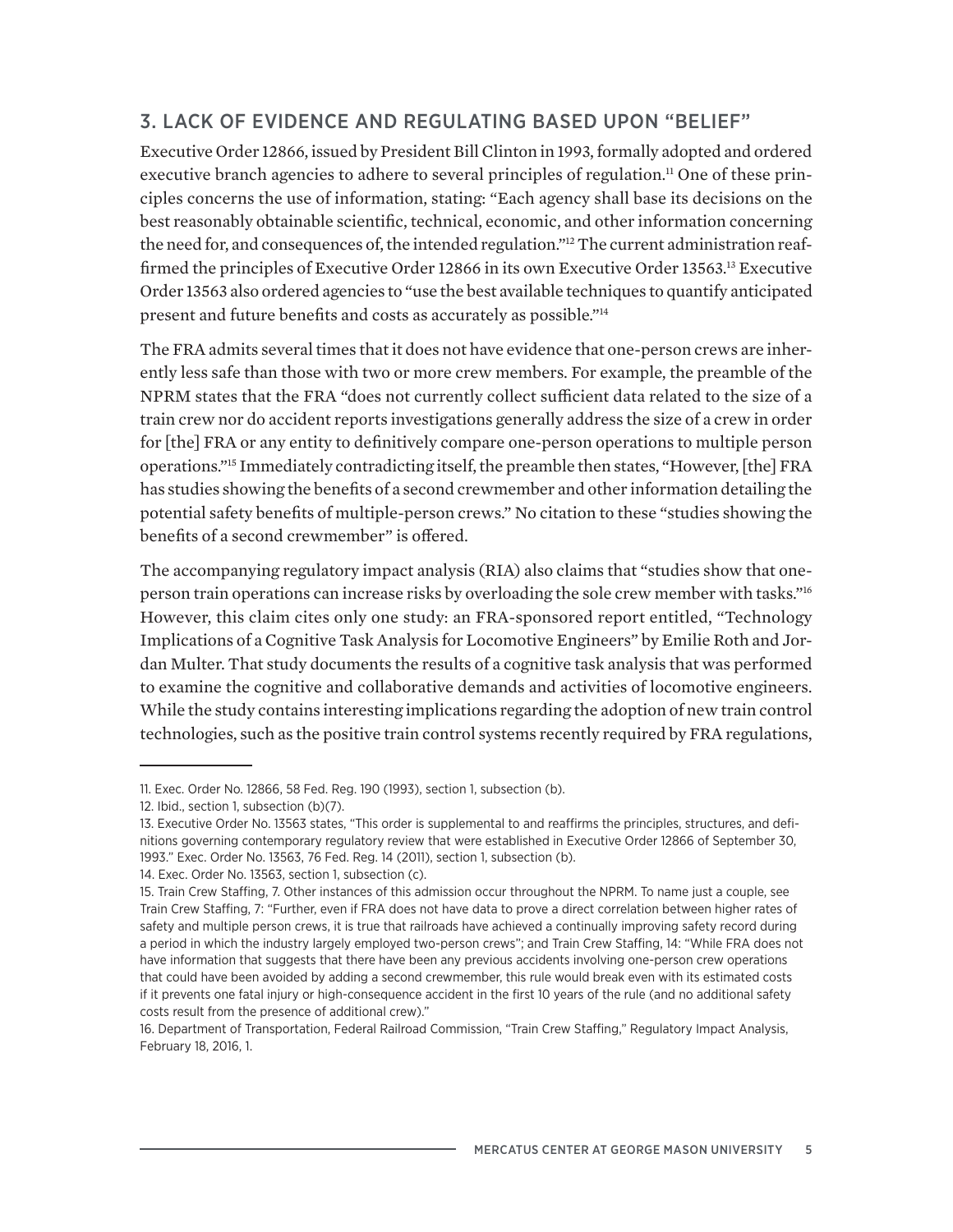it does not, by any means, "show that one-person train operations can increase risks" as the RIA claims. In fact, the study relies on interviews with locomotive engineers, conductors, and trainers, combined with direct observations. The interviewed employees work in, and the direct observations occurred in, two environments: passenger railroad operations and freight railroad operations. However, the specific operations that were investigated are drastically different from those where one-person crew operations may exist. Regarding passenger operations, the study notes, "In Amtrak passenger train operations, a crew consists of a minimum of three employees: a locomotive engineer, a conductor, and an assistant conductor. . . . Generally, two individuals, two locomotive engineers or an engineer and a conductor, are required in the cab."17 Similarly, for freight operations, the study writes, "two individuals work in the cab; a locomotive engineer who is responsible for running the train, and a conductor who is in charge of the train."18 While one-person crew operations certainly exist, they were not the subject of this study. In fact, the study itself states, "Additional analyses would be needed to explicitly address the one-person operation case."<sup>19</sup>

To the degree that the FRA does rely on empirical analysis to motivate its "belief," the analysis is deeply flawed. In Section 6.3 of the RIA, the FRA reports some details of its sole attempt at a statistical analysis. This analysis entails the performance of paired t-tests to "determine if known one-person crew short-line railroads had a higher accident rate compared with the overall similar industry." Non–Class I railroads are grouped into four categories: those with more than 400,000 labor hours, those with less than 400,000 labor hours, all non–Class I railroads, and non–Class I railroads identified by an FRA survey to engage in one-person operations. The t-tests purport to compare the difference in accident rates across the groups, concluding that the "results provide strong evidence that shortline railroads with one-person operations have a statistically overall higher accident/incident rate than similar sized railroads." The RIA states that the FRA's tests were performed "under the assumption that groups are not independent as they are all shortlines and share 'common characteristics' but are *assumed to differ in only one condition (one-person crews)*" [emphasis added].

This approach is fatally flawed. First, the assumption that the different groups differ in only one condition—the usage of one-person crews—implies that many other important measurable factors that affect accident rates are identical across the groups. Simple examples of other important factors are the experience of the crews; expenditure on track maintenance; expenditure on equipment maintenance; and weather and geographic conditions. These factors differ tremendously across railroads and across these groups. By failing to recognize and control for this, the FRA's t-test will attribute differences caused by other factors to the only difference it assumed to exist between the groups—one-person operations. This approach is exacerbated by the failure to consider whether outliers are driving the results. If, for example, a single railroad that engages in one-person operations is largely responsible for the difference

<sup>17.</sup> Emilie Roth and Jordan Multer, "Technology Implications of a Cognitive Task Analysis for Locomotive Engineers," Federal Railroad Administration, 2009, 13.

<sup>18.</sup> Ibid., 13.

<sup>19.</sup> Ibid., 5.